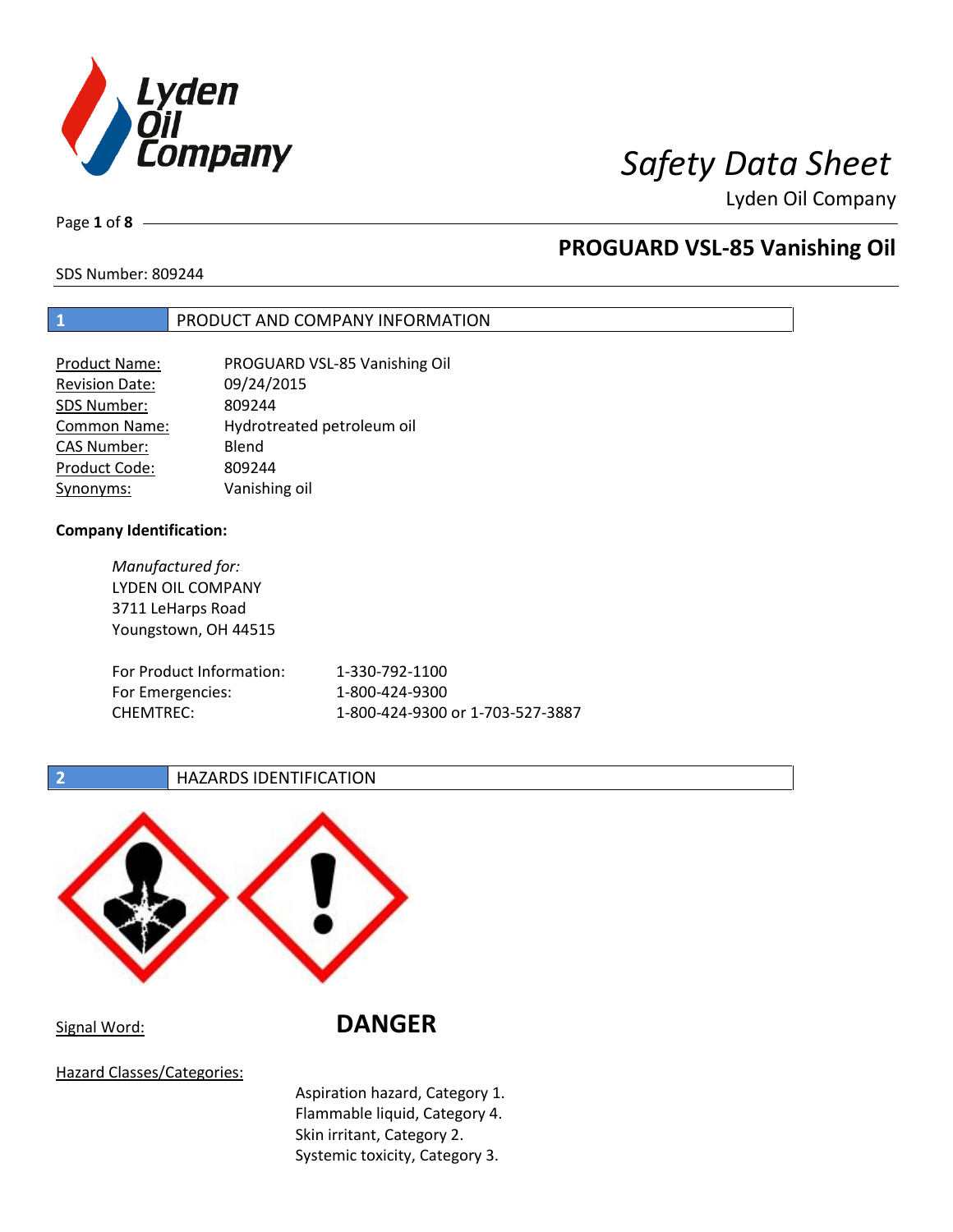

### SDS Number: 809244

Page **2** of **8**

# **PROGUARD VSL-85 Vanishing Oil**

| Hazard Statement(s):            |                                                                       |
|---------------------------------|-----------------------------------------------------------------------|
|                                 | H304: May be fatal if swallowed and enters airways.                   |
|                                 | H227: Combustible liquid.                                             |
|                                 | H315: Causes skin irritation.                                         |
|                                 | H336: May cause drowsiness or dizziness.                              |
| <b>Precaution Statement(s):</b> |                                                                       |
|                                 | P101: If medical advice is needed, have product container or label at |
|                                 | hand.                                                                 |
|                                 | P102: Keep out of reach of children.                                  |
|                                 | P103: Read label before use.                                          |
|                                 | P301+310: IF SWALLOWED: Immediately call a POISON                     |
|                                 | CENTER/doctor.                                                        |
|                                 | P331: Do NOT induce vomiting.                                         |
|                                 | P271: Use only outdoors or in a well-ventilated area.                 |
|                                 | P280: Wear protective gloves and eye protection.                      |
|                                 | P302+352: IF ON SKIN: Wash with plenty of soap and water.             |
|                                 | P332+313: If skin irritation occurs: Get medical advice/attention.    |
|                                 | P304+340: IF INHALED: Remove person to fresh air and keep             |
|                                 | comfortable for breathing.                                            |
|                                 | P210: Keep away from heat, hot surfaces, sparks, open flames and      |
|                                 | other ignition sources. No smoking.                                   |
|                                 | P370+378: In case of fire: Use dry chemical or foam to extinguish.    |
|                                 | P405: Store locked up.                                                |
|                                 | P501: Dispose of contents/container in accordance with                |
|                                 | local/regional/national/international regulation.                     |
| Other Hazard Statement(s):      |                                                                       |
|                                 | -NFPA Ratings:                                                        |
|                                 | Health = $1$                                                          |
|                                 | $Fire = 2$                                                            |
|                                 | Reactivity = $0$                                                      |
|                                 |                                                                       |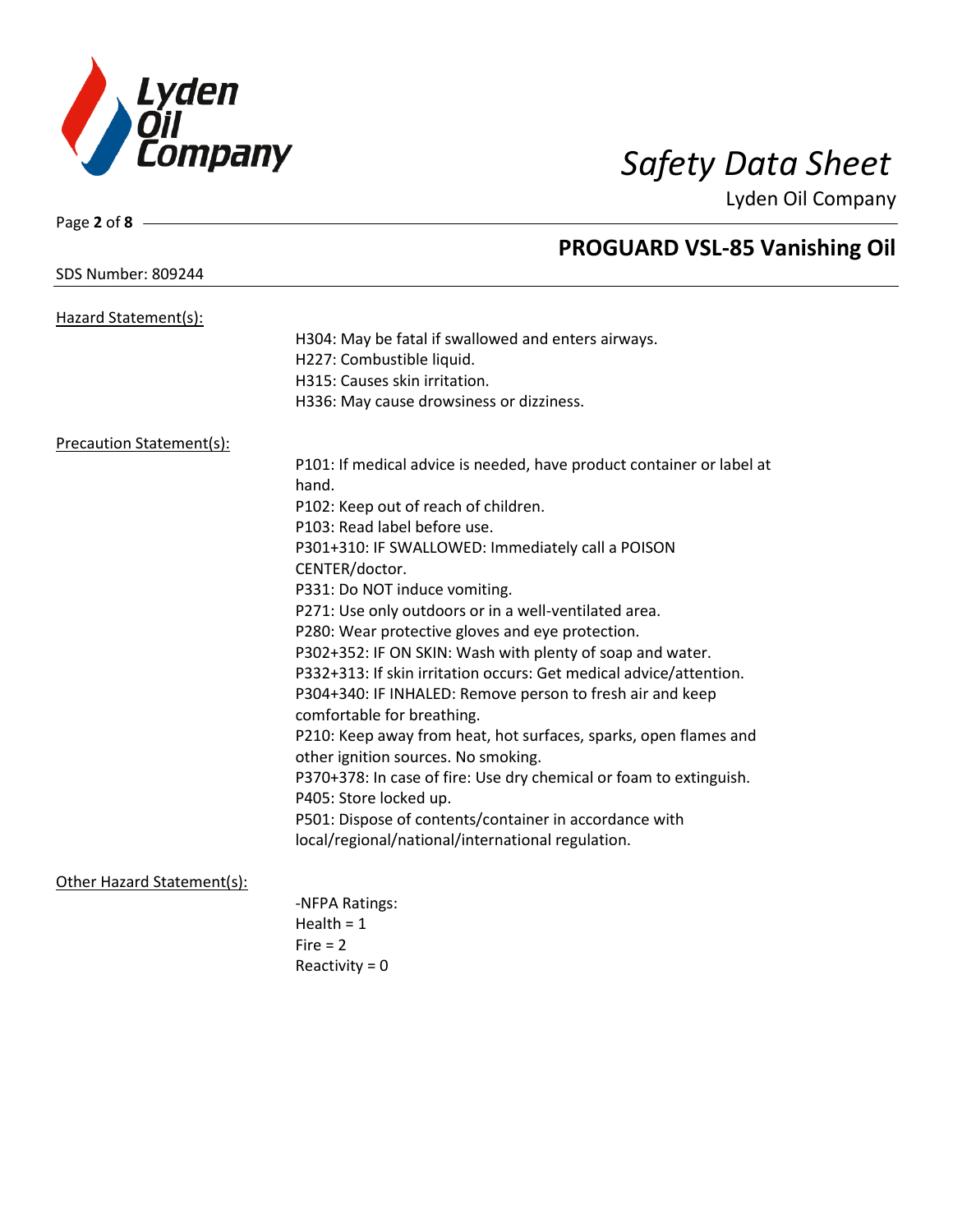

Page **3** of **8**

## **PROGUARD VSL-85 Vanishing Oil**

SDS Number: 809244

### **3** COMPOSITION / INFORMATION ON INGREDIENTS

Ingredients:

*Mixture of the substances listed below with nonhazardous additions.*

| <b>Chemical Name</b>                        | <b>CAS Number</b> | Percentage |
|---------------------------------------------|-------------------|------------|
| Distillates (petroleum), hydrotreated light | 64742-47-8        | N/A        |

*\*Any concentration shown as a range is to protect confidentiality or is due to batch variation.*

|  |  | <b>FIRST AID MEASURES</b> |
|--|--|---------------------------|
|--|--|---------------------------|

### Description of First Aid Measures:

| Inhalation:          | Remove victim to fresh air and keep at rest in a position comfortable<br>for breathing. If the victim has difficulty breathing or tightness of the<br>chest, is dizzy, vomiting or unresponsive, give oxygen with rescue<br>breathing or CPR as required and transport to the nearest medical<br>facility. |
|----------------------|------------------------------------------------------------------------------------------------------------------------------------------------------------------------------------------------------------------------------------------------------------------------------------------------------------|
| <b>Skin Contact:</b> | Flush skin with water, wash with soap and water. Remove<br>contaminated clothing. Do not reuse clothing until cleaned. If material<br>is injected under the skin, transport to the nearest medical facility for<br>additional treatment.                                                                   |
| Eye Contact:         | Rinse opened eye for at least 15 minutes under running water. If<br>symptoms persist, consult medical attention.                                                                                                                                                                                           |
| Ingestion:           | If swallowed, do not induce vomiting: transport to nearest medical<br>facility for additional treatment. If vomiting occurs spontaneously,<br>keep head below hips to prevent aspiration.                                                                                                                  |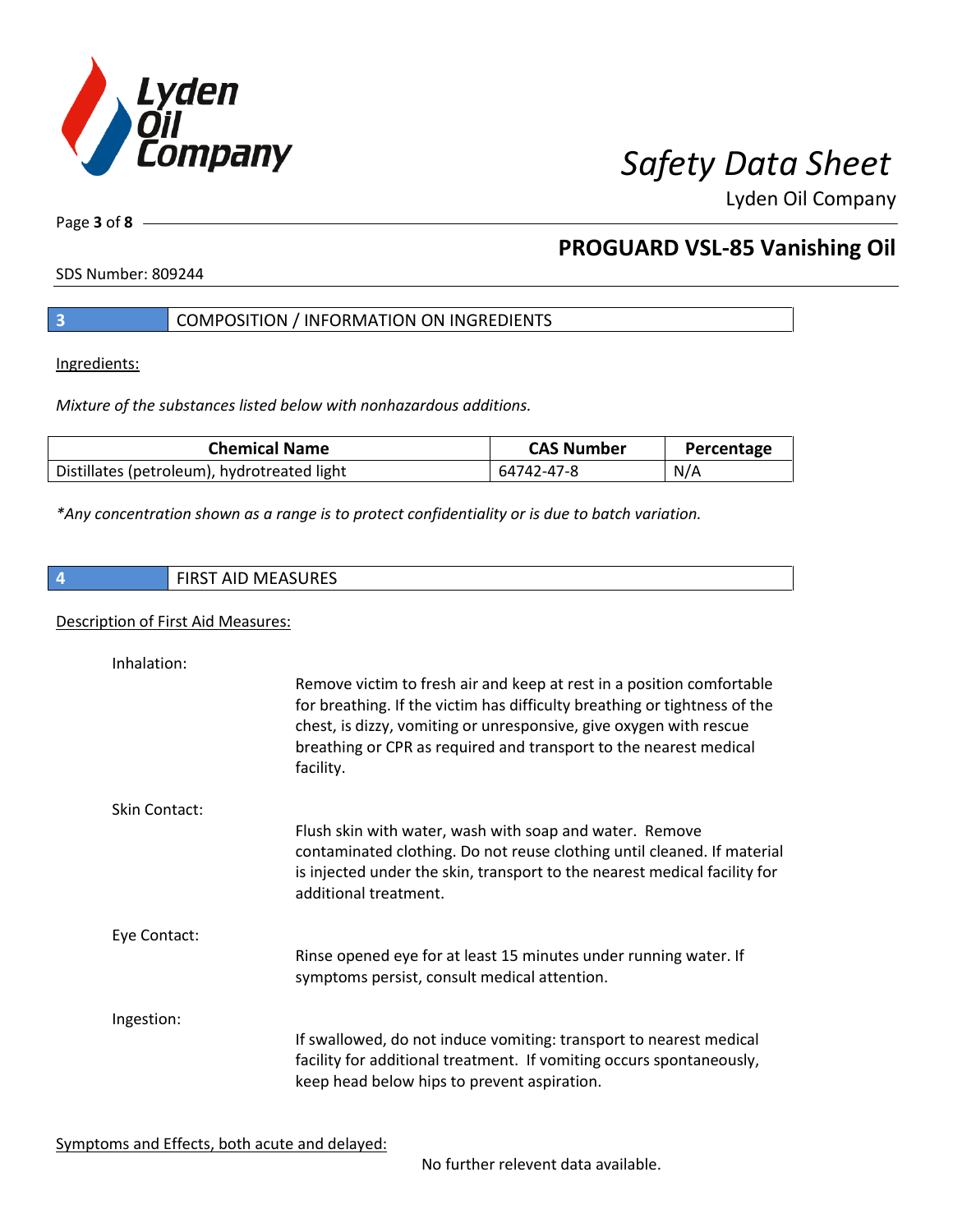

SDS Number: 809244

Page **4** of **8**

Recommended Actions:

Treat symptomatically. Call a doctor or poison control center for guidance.

| 5<br>FIRE FIGHTING MEASURES                           |                                                                                                                                                                                                   |
|-------------------------------------------------------|---------------------------------------------------------------------------------------------------------------------------------------------------------------------------------------------------|
| Recommended Fire-Extinguishing Equipment:             | Use dry powder, foam, or carbon dioxide fire<br>extinguishers. Water may be ineffective in fighting<br>an oil fire unless used by experienced fire fighters.                                      |
| Possible Hazards During a Fire:                       |                                                                                                                                                                                                   |
|                                                       | Hazardous combustion products may include: A<br>complex mixture of airborne solid and liquid<br>particulates and gases (smoke). Carbon monoxide.<br>Unidentified organic and inorganic compounds. |
| <b>Recommendations to Firefighters:</b>               |                                                                                                                                                                                                   |
|                                                       | Proper protective equipment including breathing<br>apparatus.                                                                                                                                     |
| <b>ACCIDENTAL RELEASE MEASURES</b><br>$6\phantom{1}6$ |                                                                                                                                                                                                   |
|                                                       |                                                                                                                                                                                                   |
| <b>Personal Precautions:</b>                          | Avoid contact with skin, eyes, and clothing.<br>Keep away from sources of ignition.                                                                                                               |
| <b>Emergency Procedures:</b>                          |                                                                                                                                                                                                   |
|                                                       | Contain spilled material, collect in suitable and<br>properly labled containers.                                                                                                                  |
| <b>Environmental Precautions:</b>                     | Do not allow to reach sewage system or any water<br>course.<br>Do not allow to enter ground waters.                                                                                               |

## **PROGUARD VSL-85 Vanishing Oil**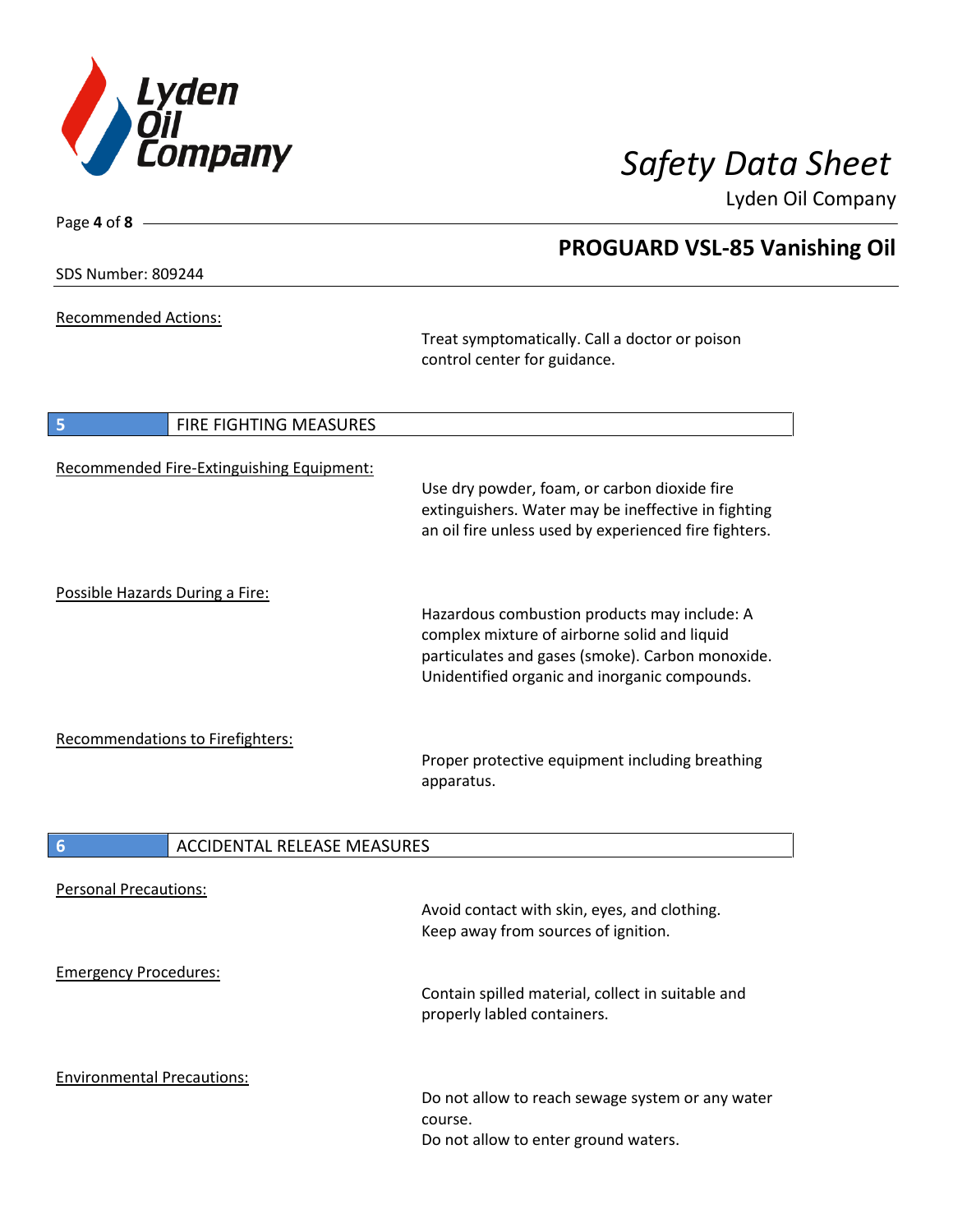

**PROGUARD VSL-85 Vanishing Oil**

Lyden Oil Company

SDS Number: 809244

Page **5** of **8**

Cleanup Procedures:

Pick up excess with inert absorbant material. Treat contaminated absorbent same as spilled product.

#### **7 HANDLING AND STORAGE**

### Handling Precautions:

Handle with care and avoid spillage on the floor. Do not cut, weld, drill, grind, braze, or solder container.

### Storage Requirements:

Keep container tightly sealed. Keep away from sources of ignition.

### **8** EXPOSURE CONTROLS / PERSONAL PROTECTION

#### Exposure Limits:

-64742-47-8 Distillates (petroleum), hydrotreated light:

OSHA TWA - Long-term value: 1200mg/m<sup>3</sup>

#### Engineering Controls:

All ventilation should be designed in accordance with OSHA standard (29 CFR 1910.94).

Personal Protective Equipment:

Wash hands before breaks and at the end of work. Use safety glasses and gloves.

### **9** PHYSICAL AND CHEMICAL PROPERTIES

Color: Amber Physical State: Liquid Odor: Characteristic Melting Point: Data not available

Odor Threshold: Data not available pH: Data not available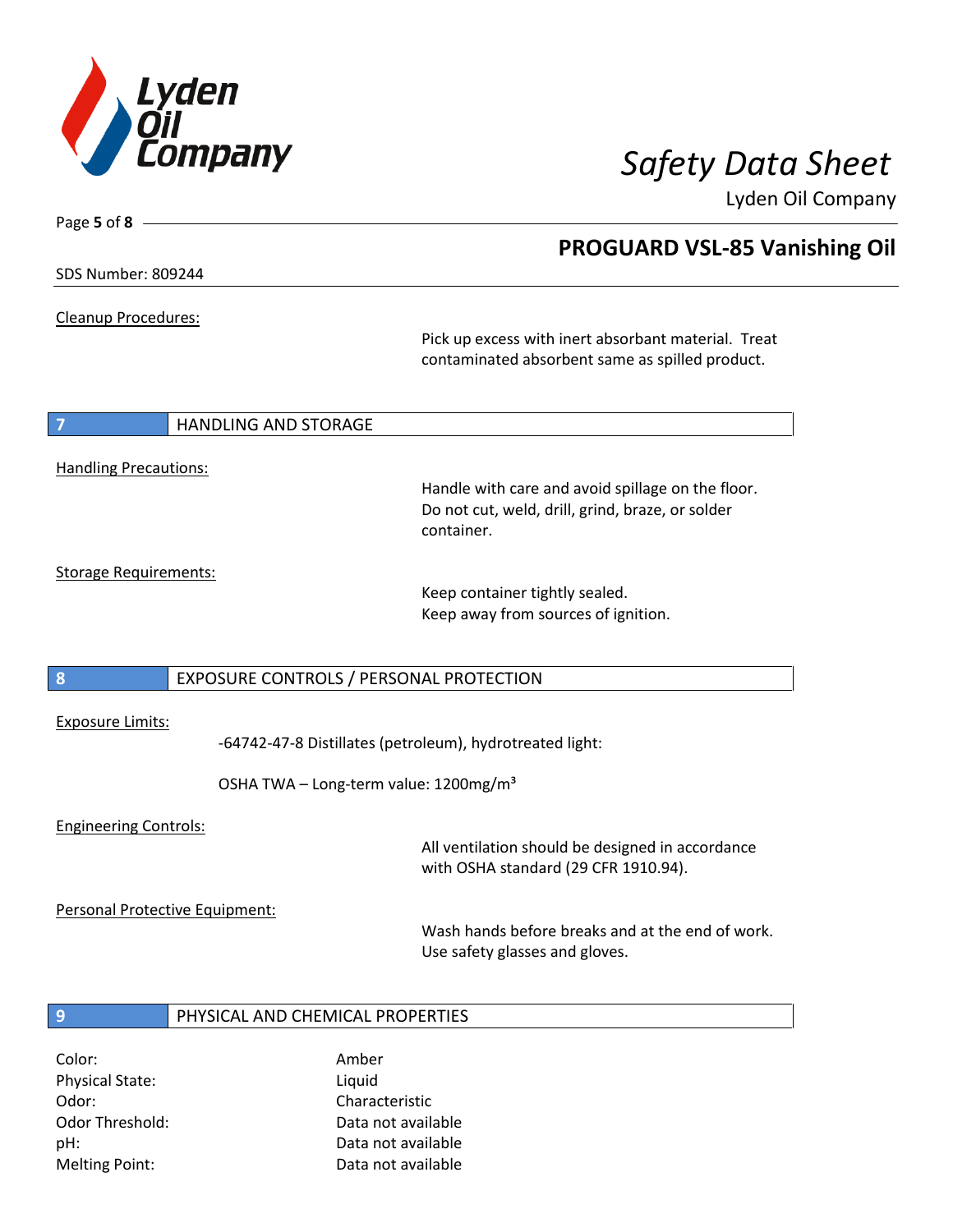

SDS Number: 809244

Page **6** of **8**

# **PROGUARD VSL-85 Vanishing Oil**

| <b>Boiling Point:</b>         | $>380^\circ$ F                               |
|-------------------------------|----------------------------------------------|
| <b>Boiling Range:</b>         | Data not available                           |
| Flash Point:                  | $144^\circ$ F                                |
| <b>Evaporation Rate:</b>      | <1 (where Butyl Acetate - 1)                 |
| Flammability:                 | Data not available                           |
| <b>Flammability Limits:</b>   | 1.3% Lower, 9.8% Upper (68°F in air)         |
| Vapor Pressure:               | Data not available                           |
| Vapor Density:                | Data not available                           |
| <b>Relative Density:</b>      | 0.7659 (where water = $1$ )                  |
| Solubilities:                 | Insoluble in water                           |
| <b>Partition Coefficient:</b> | Data not available                           |
| Auto-Ignition Temperature:    | Data not available                           |
| Decomposition Temperature:    | Data not available                           |
| Viscosity:                    | <14 mm <sup>2</sup> /sec (kinematic at 40°C) |

| 10                             | STABILITY AND REACTIVITY |                                                                  |
|--------------------------------|--------------------------|------------------------------------------------------------------|
| Stability:                     |                          | Stable under normal conditions.                                  |
| Reactivity:                    |                          | Not reactive under normal conditions.                            |
| Conditions to Avoid:           |                          | Extreme temperature, sparks, open flame, and<br>direct sunlight. |
| <b>Hazardous Reactions:</b>    |                          | No known hazardous reactions.                                    |
| <b>Incompatible Materials:</b> |                          | Strong oxidizers and strong reducing agents.                     |

Decomposition Products:

Oxides of carbon, phosphorus, and hydrogen.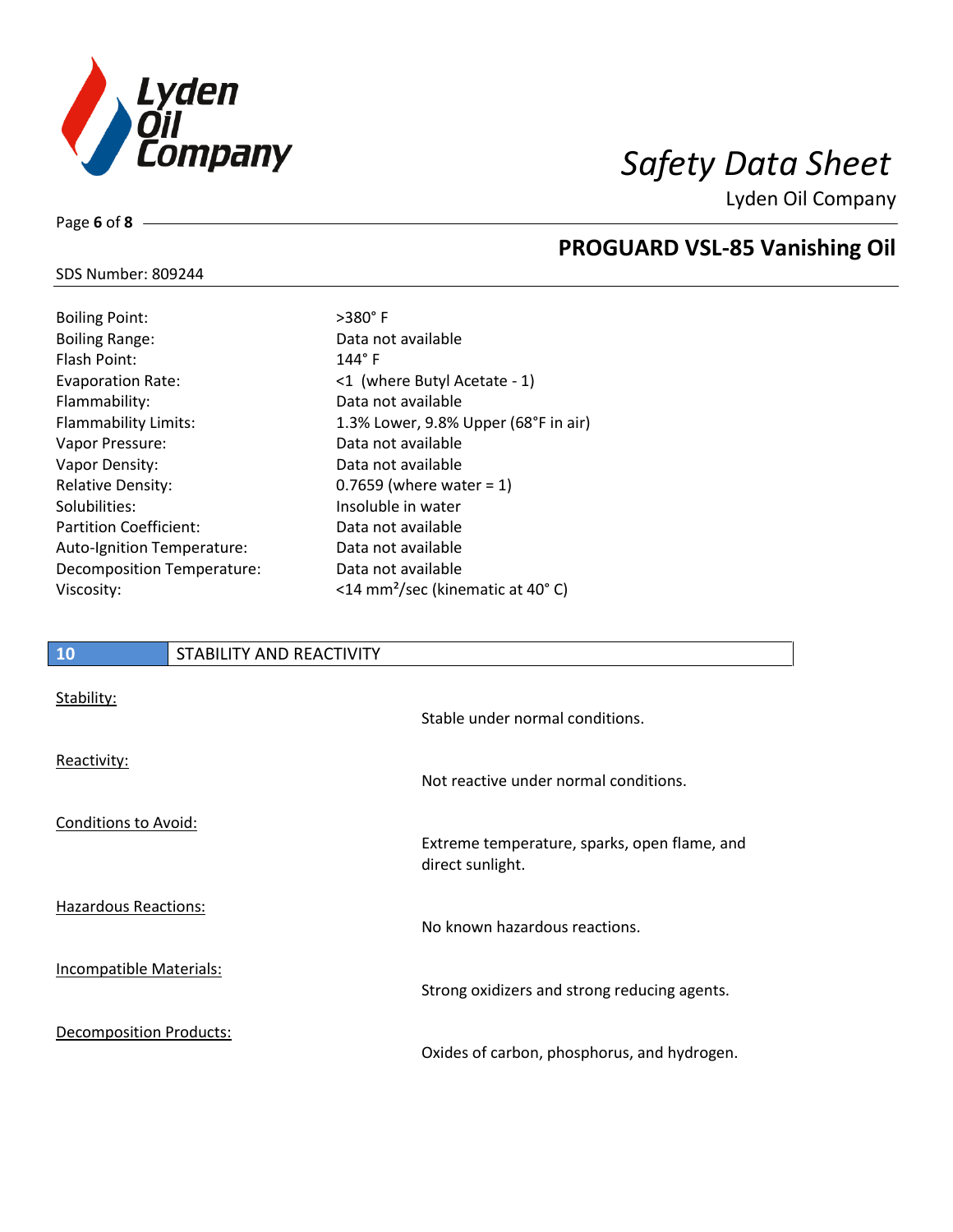

**PROGUARD VSL-85 Vanishing Oil**

Lyden Oil Company

SDS Number: 809244

Page **7** of **8**

# **11** TOXICOLOGICAL INFORMATION Routes of Exposure: Skin and eye contact are the primary routes of exposure although exposure may occur following accidental ingestion. Exposure Effects: Repeated skin contact may cause dermatitis or an oil acne. Exposure to eyes may cause redness. Harmful if swallowed, aspiration hazard. Measures of Toxicity: No test data available. Carcinogenic/Mutagenic Precautions: Non-carcinogenic and not expected to be mutagentic. **12** ECOLOGICAL INFORMATION Ecological Precautions: Avoid exposing to the environment. Ecological Effects: No specific environmental or aquatic data available. **13** DISPOSAL CONSIDERATIONS Disposal Methods: Dispose of waste material in accordance with all local, state, and federal requirements. Disposal Containers: Use properly approved container for disposal. Special Precautions: Do not flush to surface waters or drains.